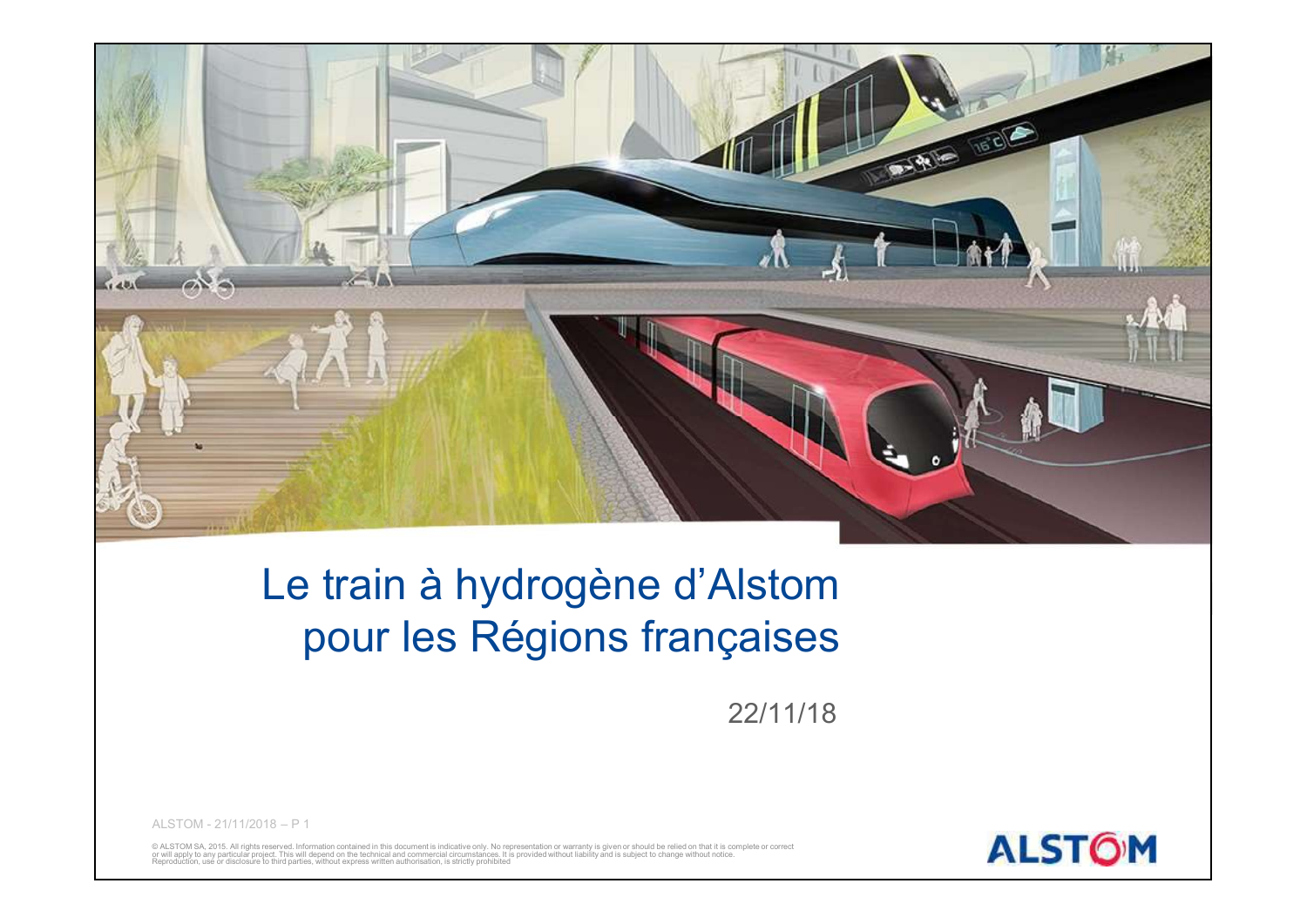### Un contexte porteur pour l'hydrogène

- La COP 21 : viser la neutralité carbone
- 
- Un contexte porteur pour l'hydrogène<br>■ La COP 21 : viser la neutralité carbone<br>■ Membre de l'Hydrogen Council<br>■ Coradia iLint en Allemagne : le 1<sup>er</sup> train à hydrogène au<br>■ membre (CurryTra curryt) Un contexte porteur pour l'hydrogène<br>■ La COP 21 : viser la neutralité carbone<br>■ Membre de l'Hydrogen Council<br>■ Coradia iLint en Allemagne : le 1<sup>er</sup> train à hydrogène<br>monde (GreenTec award)<br>■ Persent du Conseil d'existat Coradia iLint en Allemagne : le 1er train à hydrogène au cop21. CMP11 Un contexte porteur pour l'hydrogène<br>La COP 21 : viser la neutralité carbone<br>Membre de l'Hydrogen Council<br>Coradia iLint en Allemagne : le 1<sup>er</sup> train à hydrogène au<br>monde (GreenTec award)<br>Rapport du Conseil d'orientation d
- Rapport du Conseil d'orientation des Infrastructures
- monde (Green I ec award)<br>
Rapport du Conseil d'orientation des Infrastructur<br>
Plan gouvernemental & mission parlementaire<br>
de B. Simian<br>
Un volontarisme affiché des **Régions**<br>
Sortie complète du diesel d'ici 2035-2040 **Plan gouvernemental & mission parlementaire** de B. Simian
- Un volontarisme affiché des Régions
- Sortie complète du diesel d'ici 2035-2040









© ALSTOM SA, 2015. All rights reserved. Information contained in this document is indicative only. No representation or warranty is given or should be relied on that it is comp or will apply to any particular project. This will depend on the technical and commercial circumstances. It is provided without liability and is subject to change without notice.<br>Reproduction, use or disclosure to third pa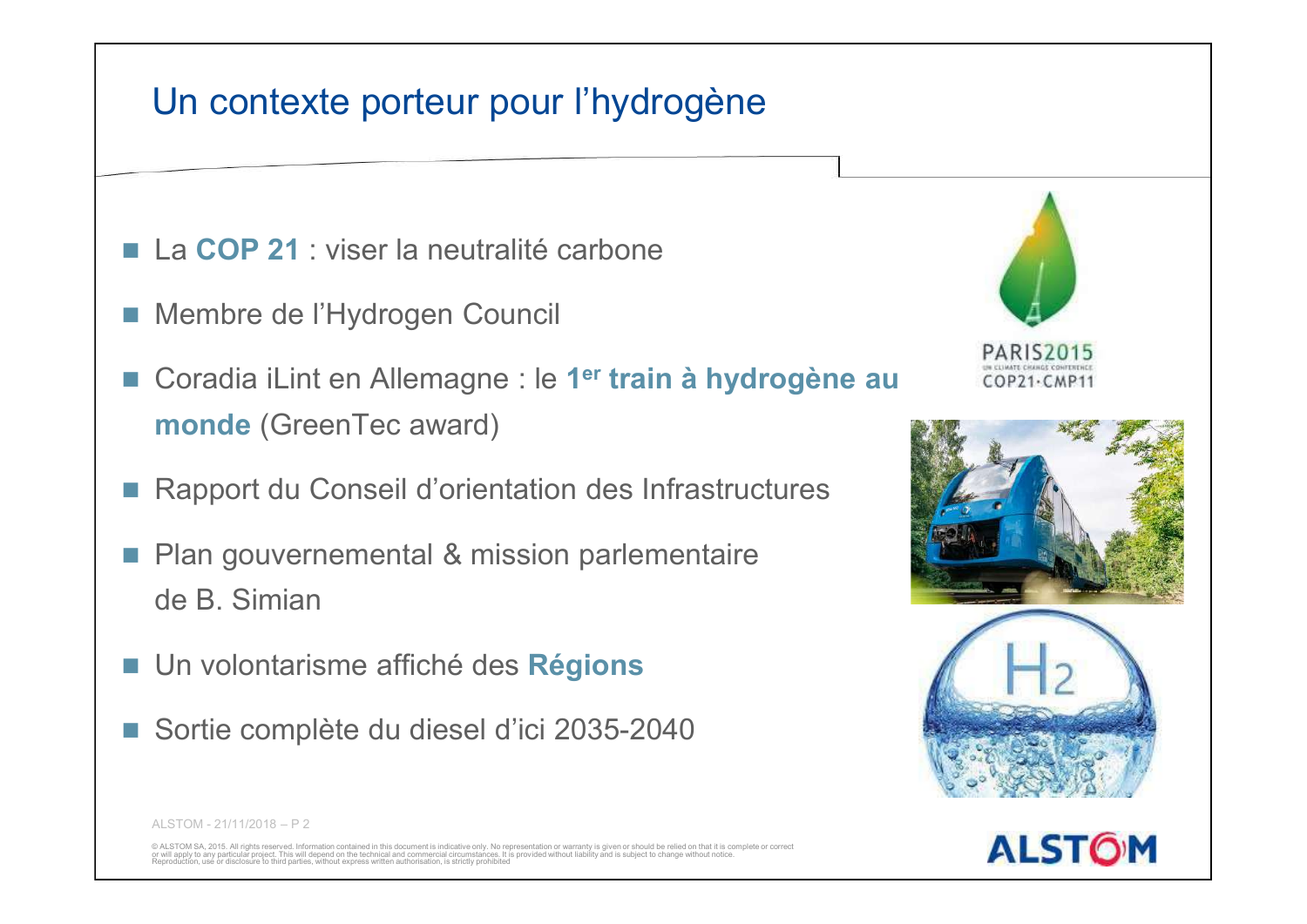

or will apply to any particular project. This will depend on the technical and commercial circumstances. It is provided without liability and is subject to change without notice.<br>Reproduction, use or disclosure to third pa

**ALSTOM**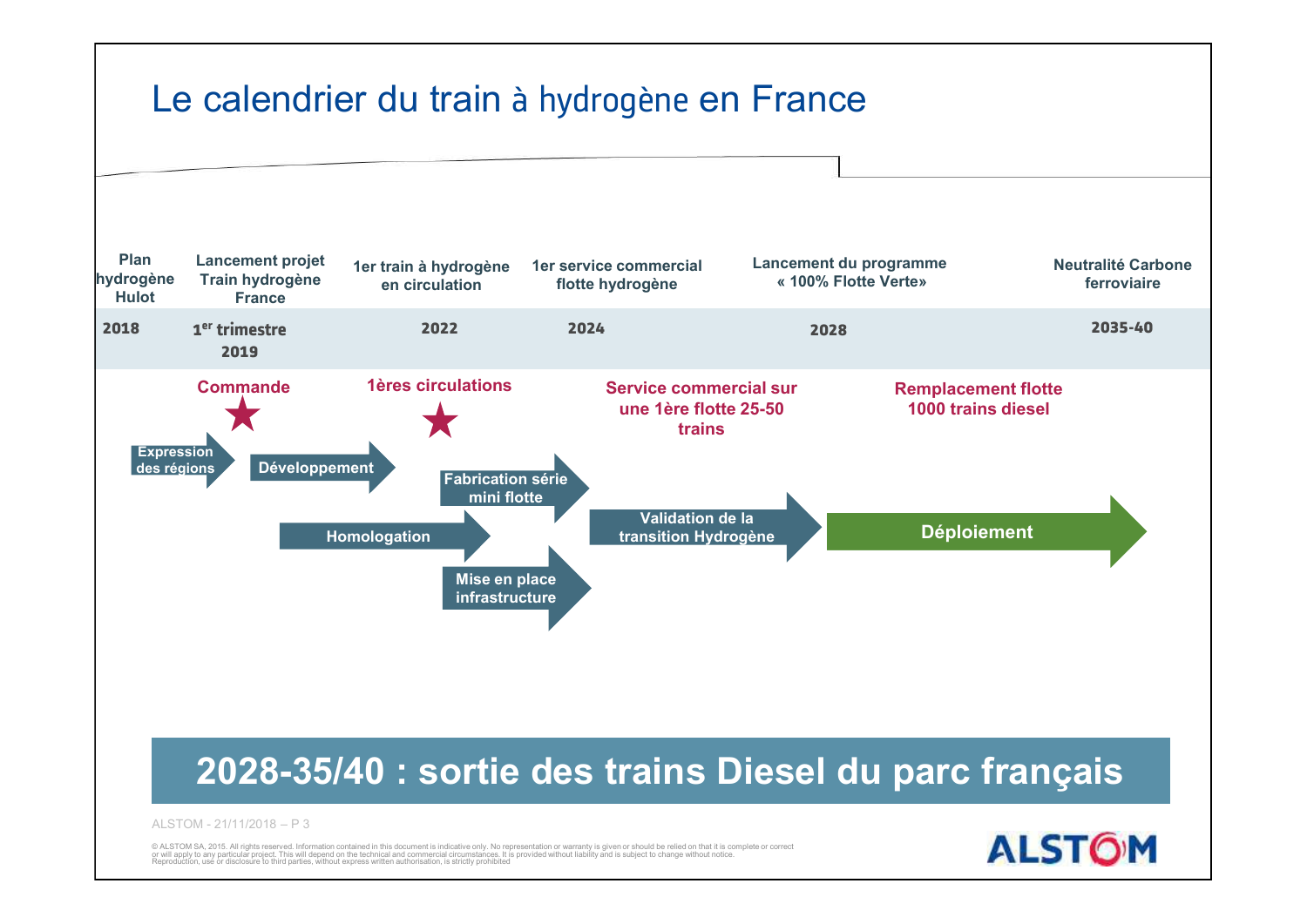### Le besoin identifié pour les Régions françaises

### Réseau français mixte & très dense

**30 000 km exploités 16 000 km électrifiés** 

50% du réseau non électrifié



© ALSTOM SA, 2015. All rights reserved, Information contained in this document is indicative only. No representation or warranty is given or should be relied on that it is complete or correction or will apply to any particular project. This will depend on the technical and commercial circumstances. It is provided without liability and is subject to change without notice.<br>Reproduction, use or disclosure to third pa

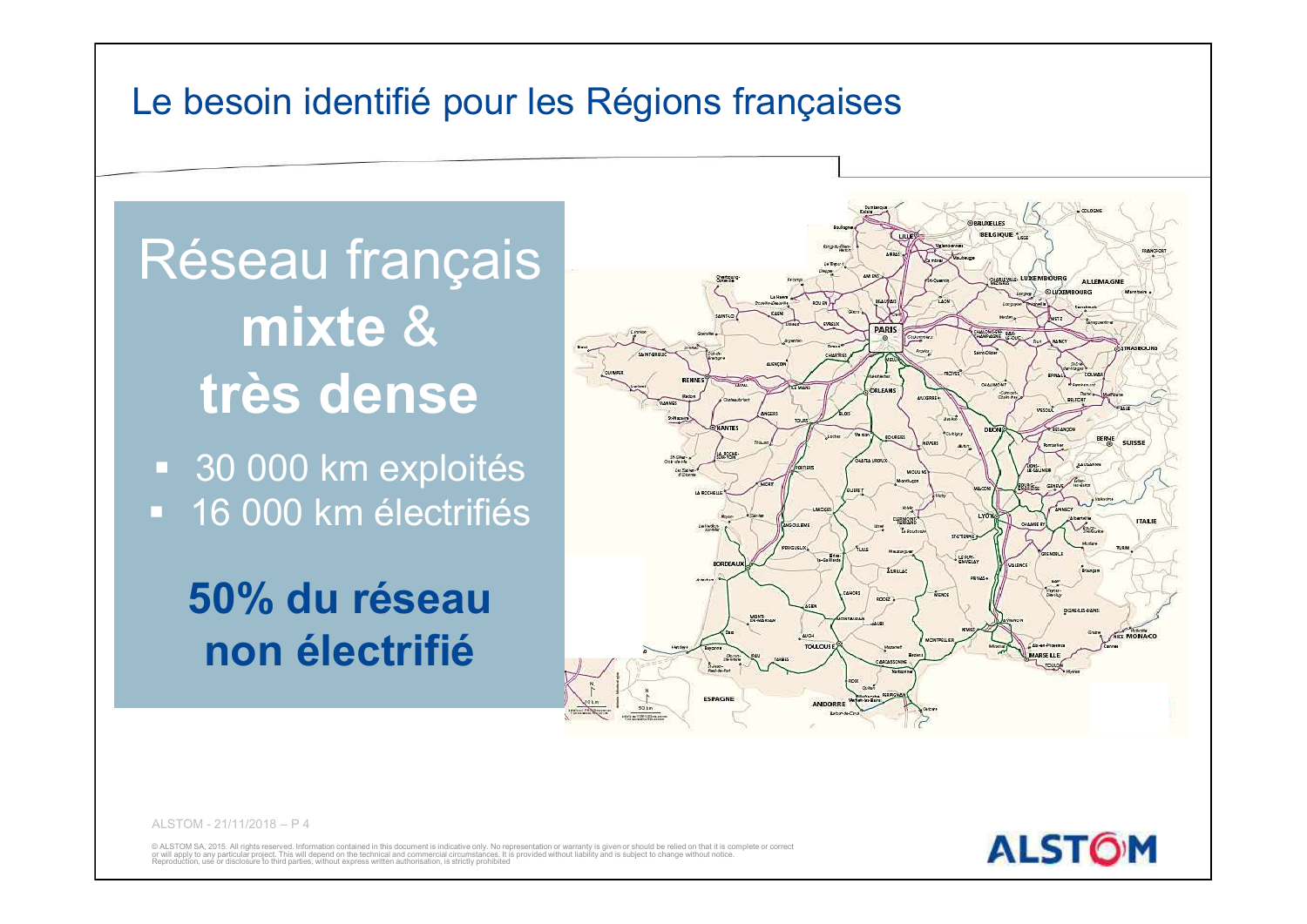## Les solutions de verdissement du transport ferroviaire ocaténaire + Batteries : le tramway Citadis<br>
→ Caténaire + Batteries + Diesel : TER Régiolis hybride<br>
→ Caténaire + Batteries : le tramway Citadis

- **Electrification des lignes**
- Les trains à assistance **batteries** :

oCaténaire +Batteries : le tramway Citadis

- **Les trains 0 émission à hydrogène :** 
	-



Electrification des lignes<br>
Les trains à assistance batteries :<br>
o Caténaire + Batteries + Diesel : TER Régiolis hybride<br>
o Caténaire +Batteries : le tramway Citadis<br>
Les trains 0 émission à hydrogène :<br>
o monomode : Corad o… et une solution adaptée pour les Régions françaises…

## Caterialre +Batteries : le tramway Citadis<br>
Les trains 0 émission à hydrogène :<br>
omonomode : Coradia iLint<br>
o... et une solution adaptée pour les Régio<br>
Alstom peut proposer l'ensemble d Alstom peut proposer l'ensemble de ces technologies

© ALSTOM SA, 2015. All rights reserved. Information contained in this document is indicative only. No representation or warranty is given or should be relied on that it is complete or correction or will apply to any particular project. This will depend on the technical and commercial circumstances. It is provided without liability and is subject to change without notice.<br>Reproduction, use or disclosure to third pa

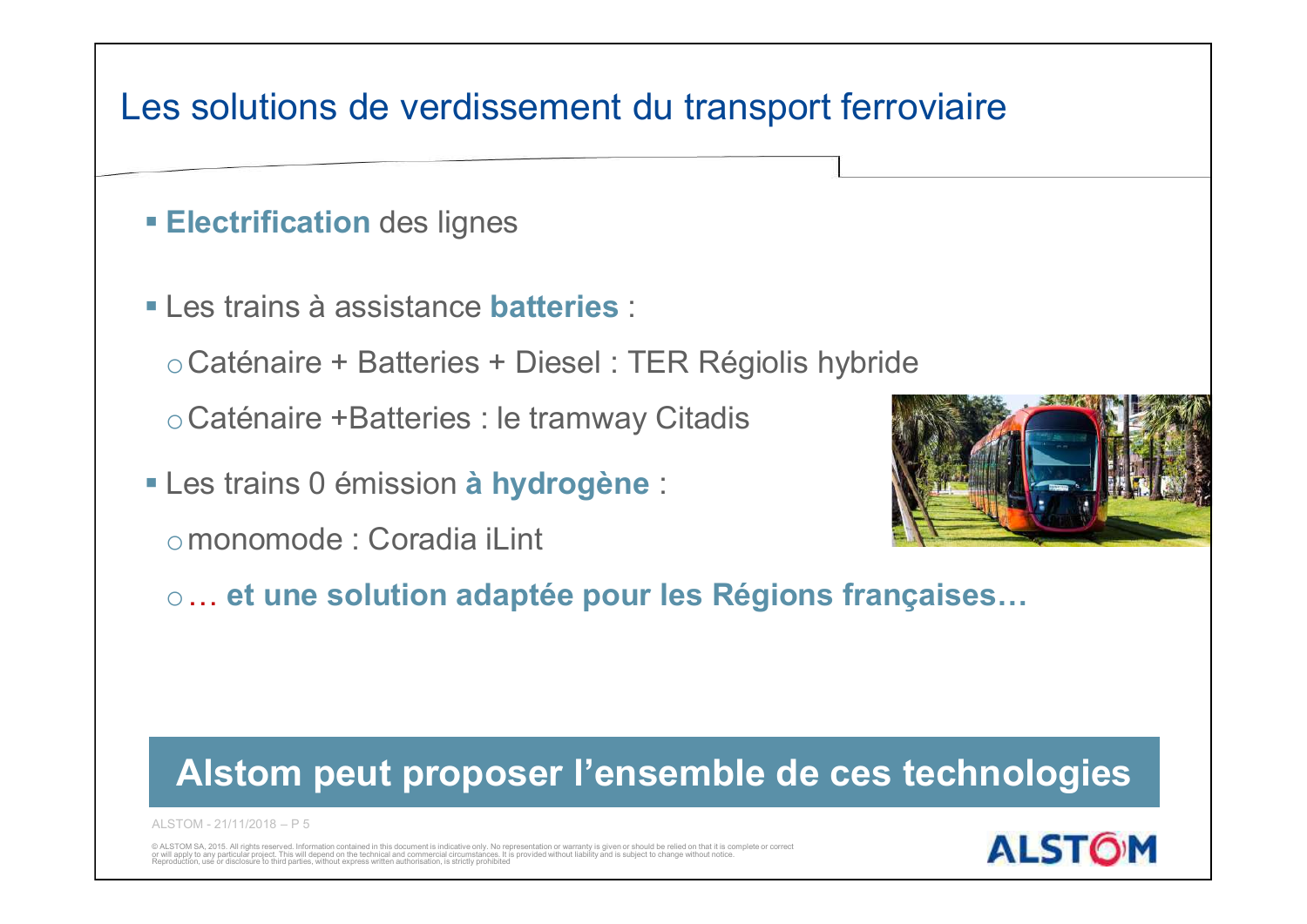### ALSTON - 21/11/2018 – P 6<br>
ALSTON - 21/11/2018 – P 6<br>
ALSTOM - 21/11/2018 – P 6<br>
ALSTOM - 21/11/2018 – P 6<br>
ALSTOM - 21/11/2018 – P 6<br>
ALSTOM - 21/11/2018 – P 6<br>
ALSTOM - 21/11/2018 – P 6<br>
ALSTOM - 21/11/2018 – P 6<br>
ALSTOM La solution d'Alstom pour le réseau français Un train 0 émission bi-mode hydrogène - électrique<br>
I Issu du Coradia Polyvalent pour Régiolis (SNCF)<br>
I Circulation des 1ères rames en 2022 ISSU du Coradia Polyvalent pour Régiolis (SNCF)<br>
ISSU du Coradia Polyvalent pour Régiolis (SNCF)<br>
ISSU du Coradia Polyvalent pour Régiolis (SNCF)<br>
ISSU du Coradia Polyvalent pour Régiolis (SNCF)<br>
ISSU du projet 100% frança La solution d'Alstom pour le réseau français<br>Coradia Polyvalent version bimode à hydrogène<br>N

- 
- 
- Circulation des 1<sup>ères</sup> rames en 2022
- Un projet 100% français dans sa conception

© ALSTOM SA, 2015. All rights reserved. Information contained in this document is indicative only. No representation or warranty is given or should be relied on that it is complete or correct or will apply to any particula

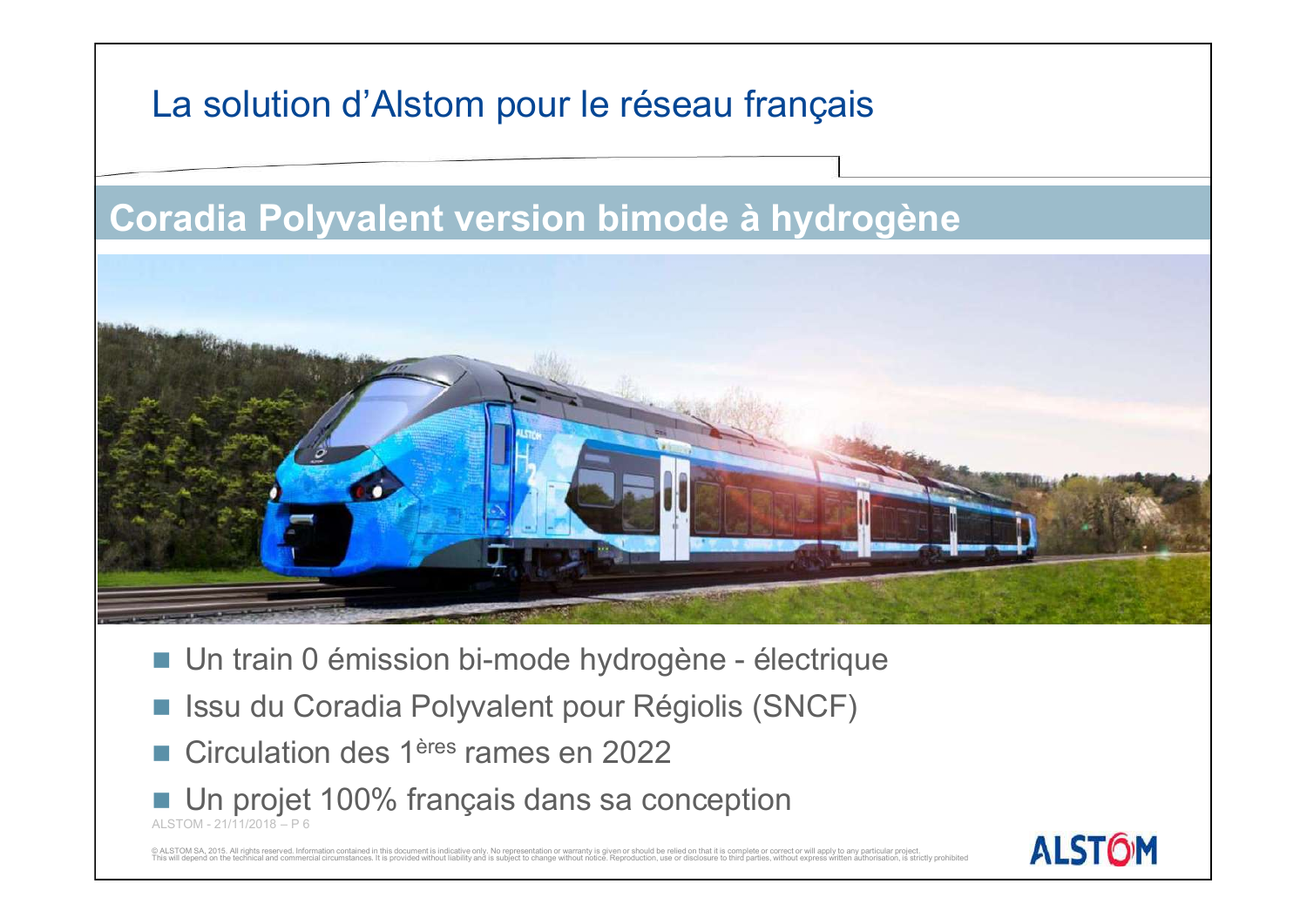# Les atouts de ce nouveau train

### **Zéro émission**

- Bi-mode pour répondre à la mixité du réseau et ainsi éviter les ruptures de charge
- Une autonomie de 400 à 600 km sur les portions de lignes non électrifiées (200kg H2 embarqué/train)
- Un train 4 voitures de 72m
- Capacité : 232 voyageurs assis
- Accessible, avec plancher bas intégral
- **Vitesse** : 160 km/h
- Un train 4 voitures de 72m<br>
 Capacité : 232 voyageurs assis<br>
 Accessible, avec plancher bas intégral<br>
 Vitesse : 160 km/h<br>
 Performances dynamiques équivalentes à celles<br>
Polyvalent bi-mode électrique-thermique<br>
 **Performances dynamiques** équivalentes à celles d'un Coradia Polyvalent bi-mode électrique-thermique
- Climatisation et chauffage nominaux

© ALSTOM SA, 2015. All rights reserved. Information contained in this document is indicative only. No representation or warranty is given or should be relied on that it is complete or correct or will apply to any particula

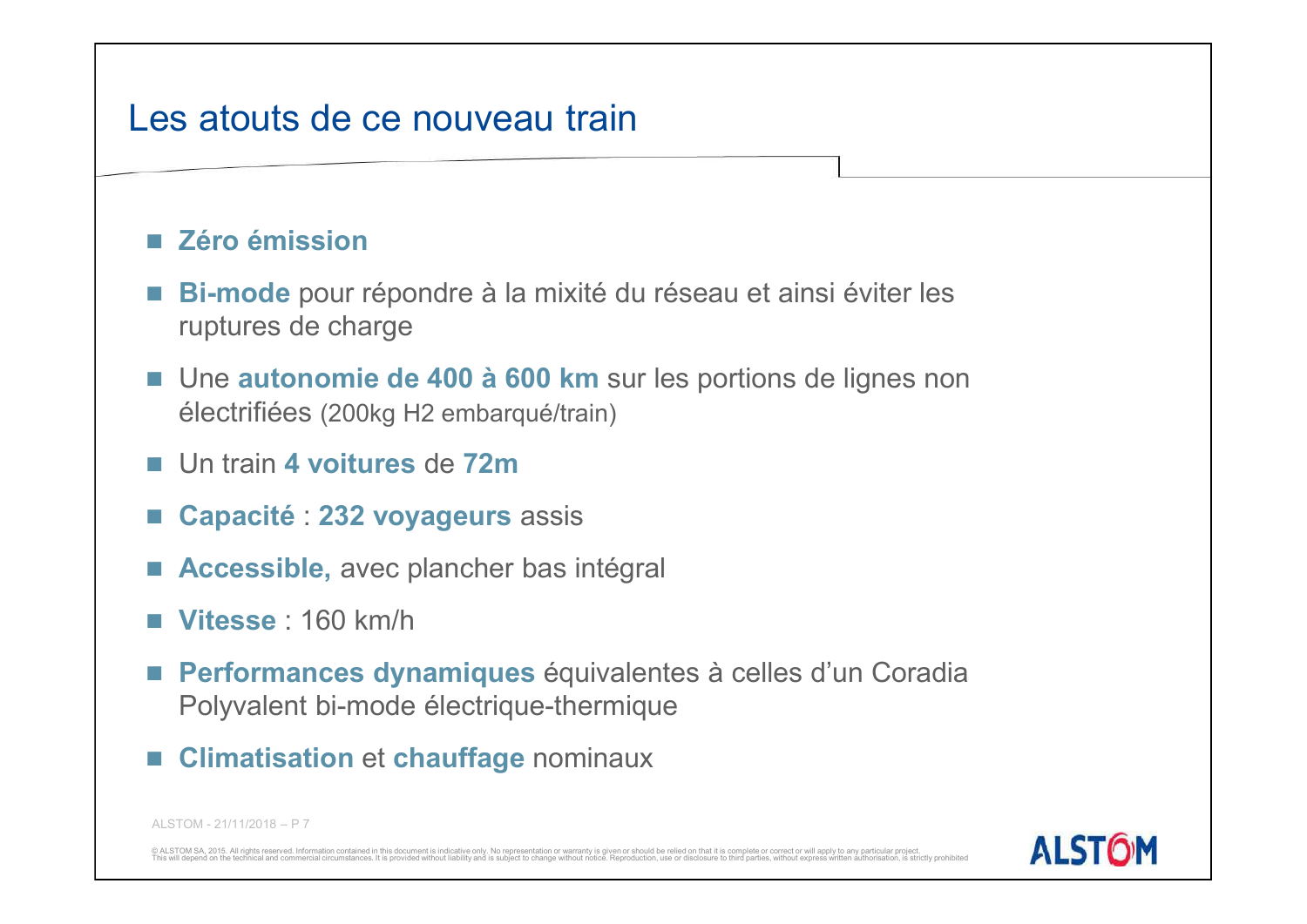# Les impacts vertueux du projet hydrogène sur la filière<br>Structuration de la filière par le

## ferroviaire es impacts vertueux du projet hydrogène<br>
ructuration de la filière par le<br>
rroviaire<br>
Le ferroviaire est massif, prévisible,<br>
localisable, répétitif, longue durée<br>
Emergence d'écosystèmes hydrogène<br>
dans les territoires<br>
A

- 
- 
- voitures…)





- - chez Alstom
	- chez les fournisseurs fabricants de composants français
	- chez les opérateurs, mainteneurs et AOT

© ALSTOM SA, 2015. All rights reserved. Information contained in this document is indicative only. No representation or warranty is given or should be relied on that it is complete or correct or will apply to any particula